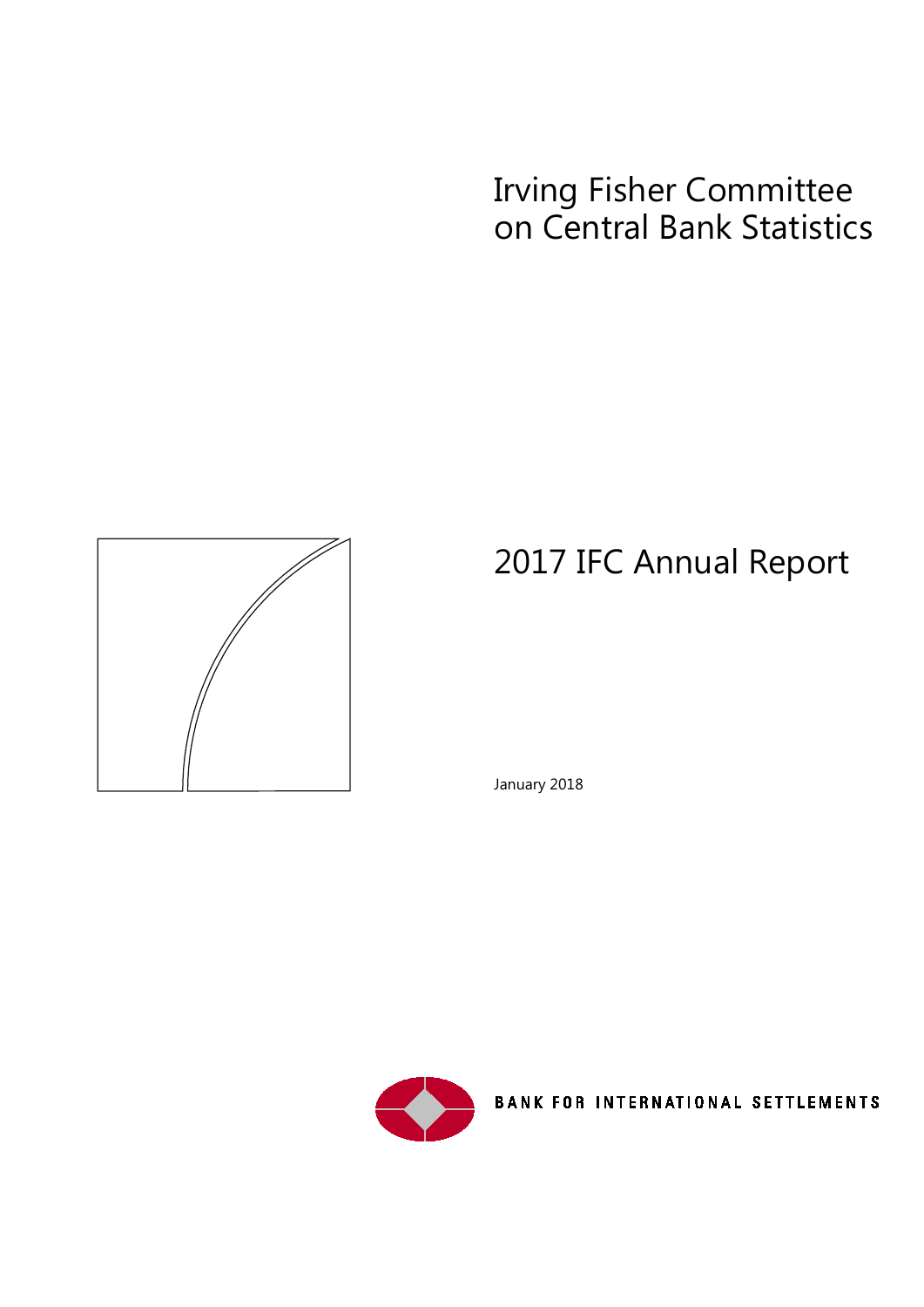The views expressed in this Annual Report do not necessarily reflect the views of individual IFC member institutions or the Bank for International Settlements.

This publication is available on the BIS website [\(www.bis.org\)](http://www.bis.org/).

*© Bank for International Settlements 2018. All rights reserved. Brief excerpts may be reproduced or translated provided the source is stated.*

ISSN 1991-7511 (online) ISBN 978-92-9259-129-8 (online)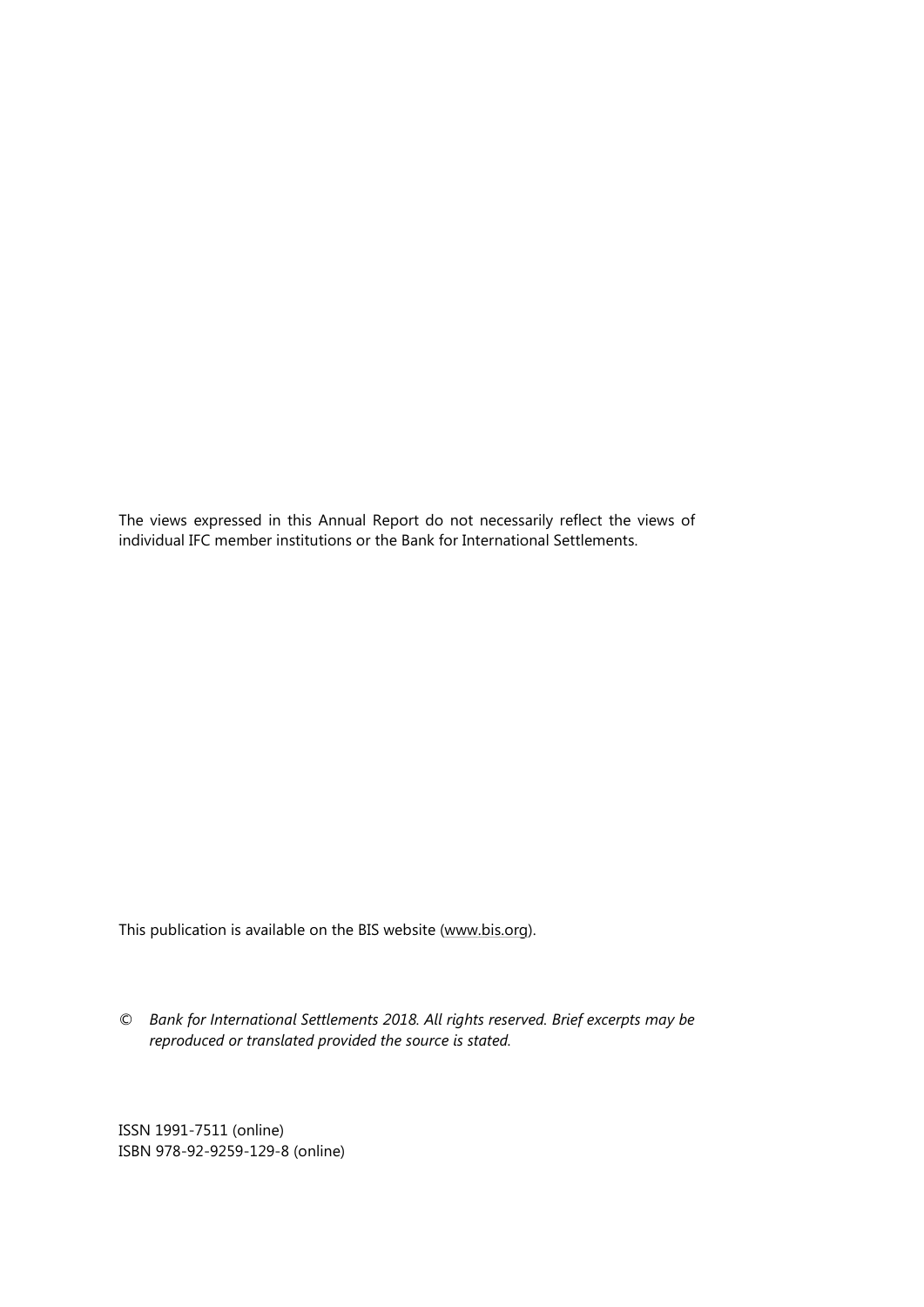### Contents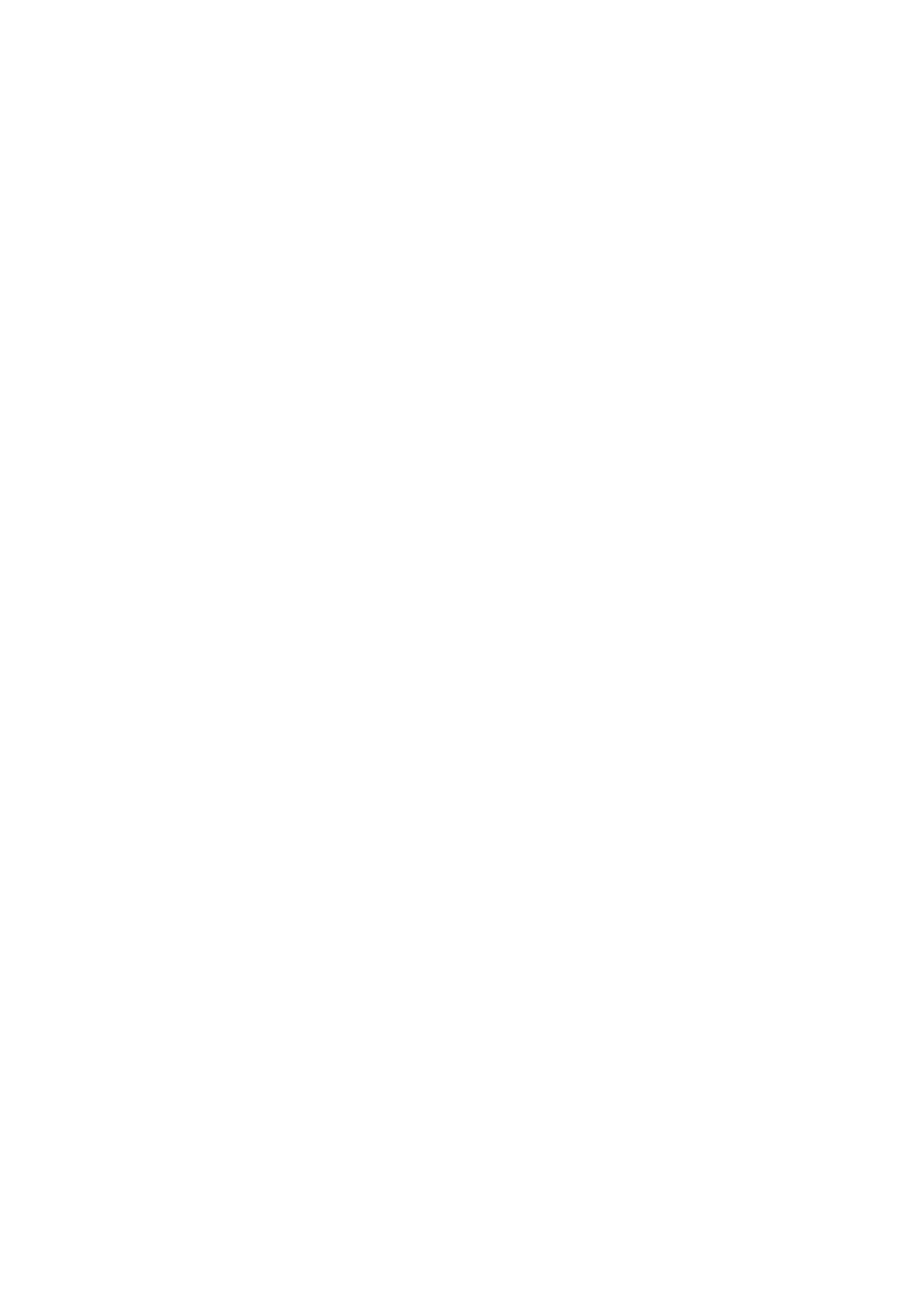# 2017 Annual Report of the Irving Fisher Committee on Central Bank Statistics

On 8 January 2018 the BIS All Governors' meeting approved the publication of the 2017 Annual Report of the Irving Fisher Committee on Central Bank Statistics (IFC). It provides a brief update on the IFC's governance, a review of its activities over the past year, and an outline of its future plans.

### <span id="page-4-0"></span>Executive summary

As a global network that discusses statistical issues of interest to central banks, the IFC now has 89 members and is an affiliated member of the International Statistical Institute (ISI). It is chaired by Claudia Buch, Vice-President of the Deutsche Bundesbank.

A key event for the Committee last year was the ISI's 61st biennial World Statistics Congress held in Morocco. The IFC sponsored several sessions on various topics on this occasion.

The Committee's work agenda covered the following main areas in 2017:

- **Financial inclusion**. The IFC co-organised with Bank of Morocco and the Center for Latin American Monetary Studies (CEMLA) a meeting on data and policy aspects related to financial inclusion. On the one hand, greater access to financial services has to be monitored as it can pose challenges to financial and monetary stability. On the other hand, progress on financial inclusion requires that individuals believe that the financial system is fundamentally stable, highlighting the importance of the role played by central banks. A key issue is to address existing data gaps, in particular to assess the implementation of financial inclusion policies as well as the importance of non-bank financial service providers, and to measure households' financial literacy.
- **Big data**. IFC members have agreed to work together on pilot projects related to big data. A number of these projects were presented at an event co-organised with Bank Indonesia, underscoring the increasing interest of the central banking community in this topic. Indeed, the flexibility and real-time availability of big data are providing a wealth of new opportunities to complement existing statistical exercises and support economic research and policy analysis. Yet central banks' actual involvement has remained limited, given the resource-intensive challenges of handling and using big data. And the use of big data for policy purposes is not without risks, such as that of generating a false sense of certainty and precision.
- **Macroprudential data needs**. With the National Bank of Belgium, the IFC organised a workshop to share views on strategies, successes and challenges in data collection for macroprudential analysis. This initiative underscored authorities' growing interest in taking stock of the various data collections initiated in response to the Great Financial Crisis (GFC) of 2007–09. It showed that many countries have been able to adapt existing data sets and collect new information to better cope with evolving macroprudential tasks. However, analysing the new statistics collected since the GFC is raising a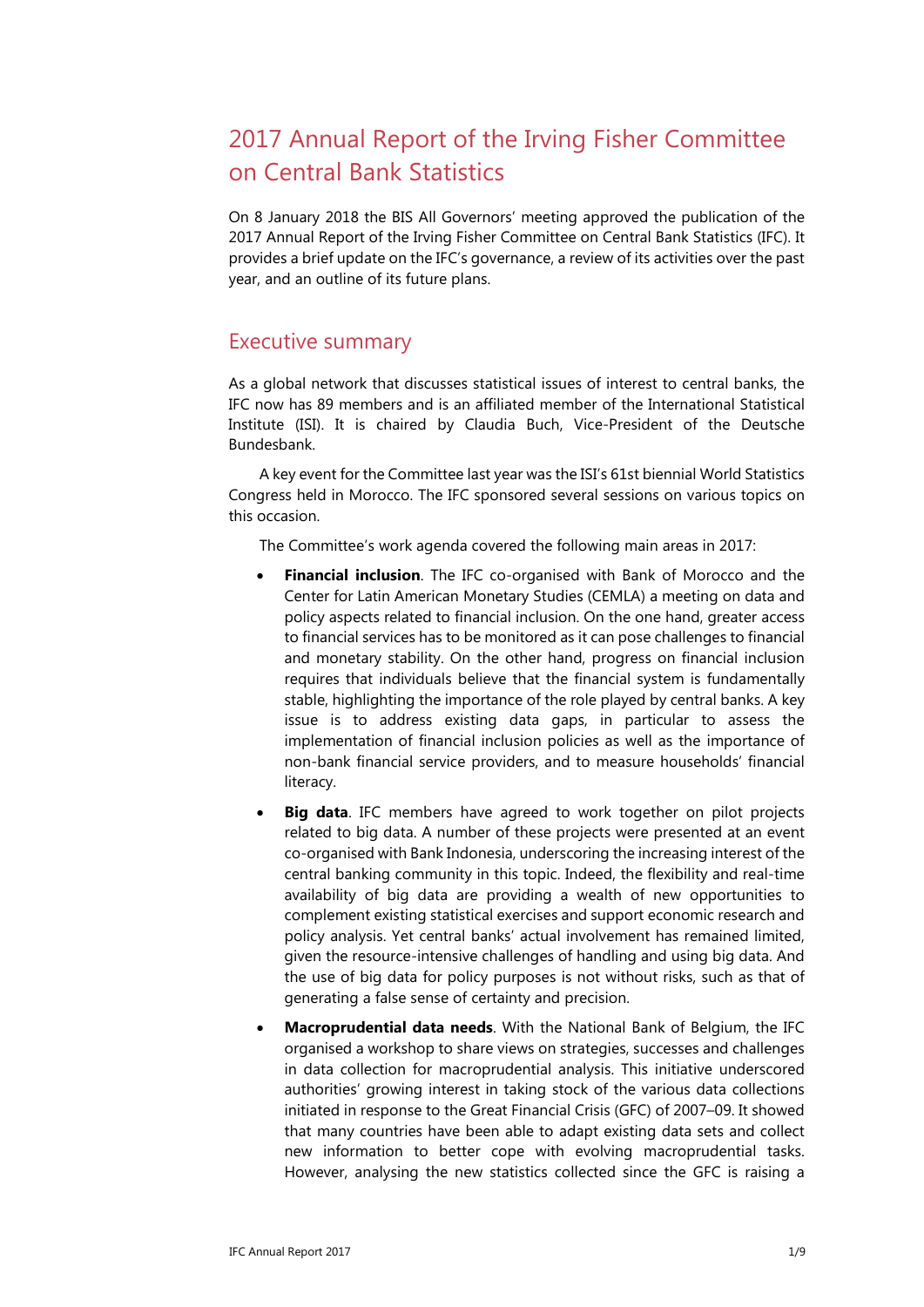number of challenges. Moreover, data gaps remain that hinder the effective assessment of the impact of post-crisis reforms.

- **Firm-level balance sheet information**. There has been a rising demand for micro balance sheet data to support public policies after the GFC. The IFC published a report in 2017 that highlighted the usefulness of corporate individual financial statements that are collected by Central Balance Sheet Data Offices located within central banks in several countries. However, the value of this information depends on the ability to match it with other granular data sets, putting a premium on developing firm-level identifiers. Moreover, its actual use is often constrained by confidentiality considerations. A number of international initiatives are under way that should help address these challenges.
- **SDMX**. Central banks continue to express a strong interest in the SDMX standard for exchanging data, especially for interacting with international organisations. Although a 2017 survey showed that IFC members face challenges in implementing SDMX, central banks appear interested in using the related IT solutions, which are expected to facilitate data dissemination and ease reporting burdens, among other benefits. Central banks also favour the development of SDMX-based codification, which would establish formal "Data Structure Definitions" (DSDs) and adequate metadata documentation for a greater number of statistical domains.
- **Other international initiatives**. The IFC has continued to support global statistical initiatives in 2017, especially in relation to the implementation of the second phase of the G20-endorsed Data Gaps Initiative (DGI).

In 2018, the Committee will continue its work in the various areas outlined above. In the light of member feedback, it will increase its focus on derivatives, big data, fintech, data-sharing, financial inclusion and external sector statistics. It will also organise its Ninth Biennial Conference of central bank statisticians in Basel in August 2018. Lastly, the IFC will conduct its regular membership survey, complemented by a specific section on *Central banks' access to and use of trade repository data*.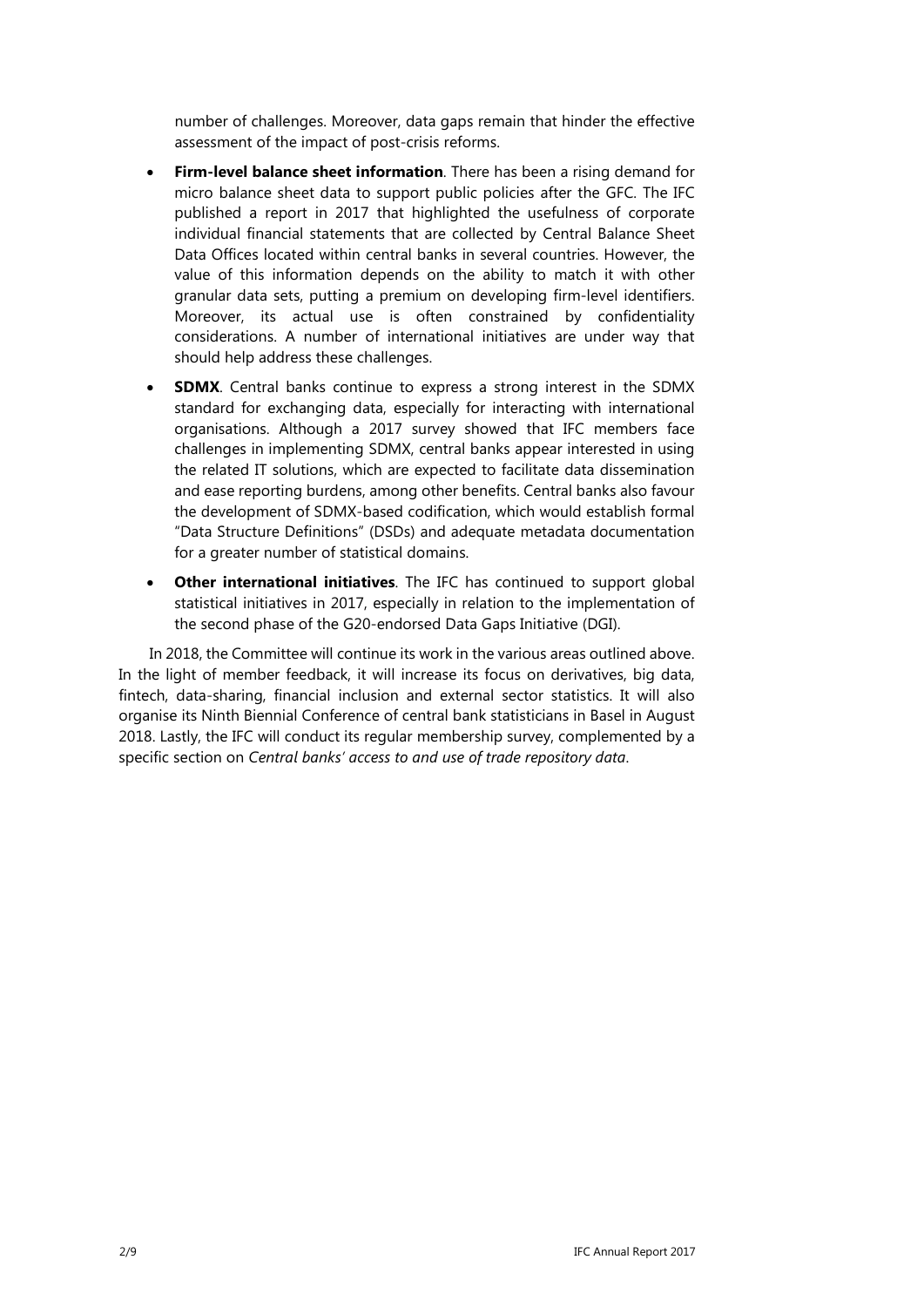### <span id="page-6-0"></span>Governance and organisation

The IFC is a global network of central bank economists, statisticians and policymakers that discusses statistical issues of interest to central banks. Its institutional members comprise central banks or international and regional organisations formally involved in central banking issues. Four new members joined the IFC in 2017: the National Bank of Cambodia, the Central Reserve Bank of El Salvador, the Monetary Authority of Macao and the Central Bank of Timor-Leste. The Committee now has 89 members – including almost all the BIS shareholder central banks.

On 15 July 2017, the Committee held its annual meeting, the first with Claudia Buch as chair. On that occasion, it discussed its activities, examined future work and reviewed the composition of its executive body (see Annex 1 for the composition of the IFC Executive as of 1 January 2018).

The IFC is an affiliated member of the ISI under a memorandum of understanding (MoU) agreed with the BIS. In addition, a significant number of IFC central banks – 29 as at the end of 2017 – have become ISI corporate members in recent years. The IFC continues to be actively involved in ISI initiatives, and in particular participated actively last year in the Regional Statistics Conference co-organised by the ISI with its South East Asia Regional Network together with Bank Indonesia, as well as in the ISI 61st biennial World Statistics Congress in Morocco.

### <span id="page-6-1"></span>Main activities in 2017

The IFC organised several activities in 2017 with the support of its member central banks, the ISI and a number of international organisations. These activities centred on financial inclusion; big data; macroprudential data needs; firm-level balance sheet information; the SDMX standard; and other aspects supporting international statistical initiatives.

### <span id="page-6-2"></span>Financial inclusion

A significant part of IFC work in recent years has focused on financial inclusion, with the aim of facilitating central bank discussions on the related data issues.<sup>[1](#page-6-3)</sup> As part of this endeavour, the IFC organised with Bank of Morocco and CEMLA a seminar on financial inclusion on the occasion of the ISI's World Statistics Congress in July 2017. This event brought together participants, primarily from central banks and other policy agencies, to discuss the following issues associated with financial inclusion:

• Given the challenges posed by financial inclusion to financial stability and monetary policies, central banks must closely monitor the implications of greater access to financial services in the light of their financial and monetary stability objectives. In turn, progress on financial inclusion requires that individuals believe that the financial system is fundamentally stable, highlighting the importance of the role played by central banks.

<span id="page-6-3"></span><sup>&</sup>lt;sup>1</sup> Thereby supporting broader international initiatives launched to measure financial inclusion, in particular the G20-endorsed Global Partnership for Financial Inclusion (GPFI) – which is a platform for conducting work on financial inclusion, identifying the existing data landscape, assessing data gaps and developing key performance indicators.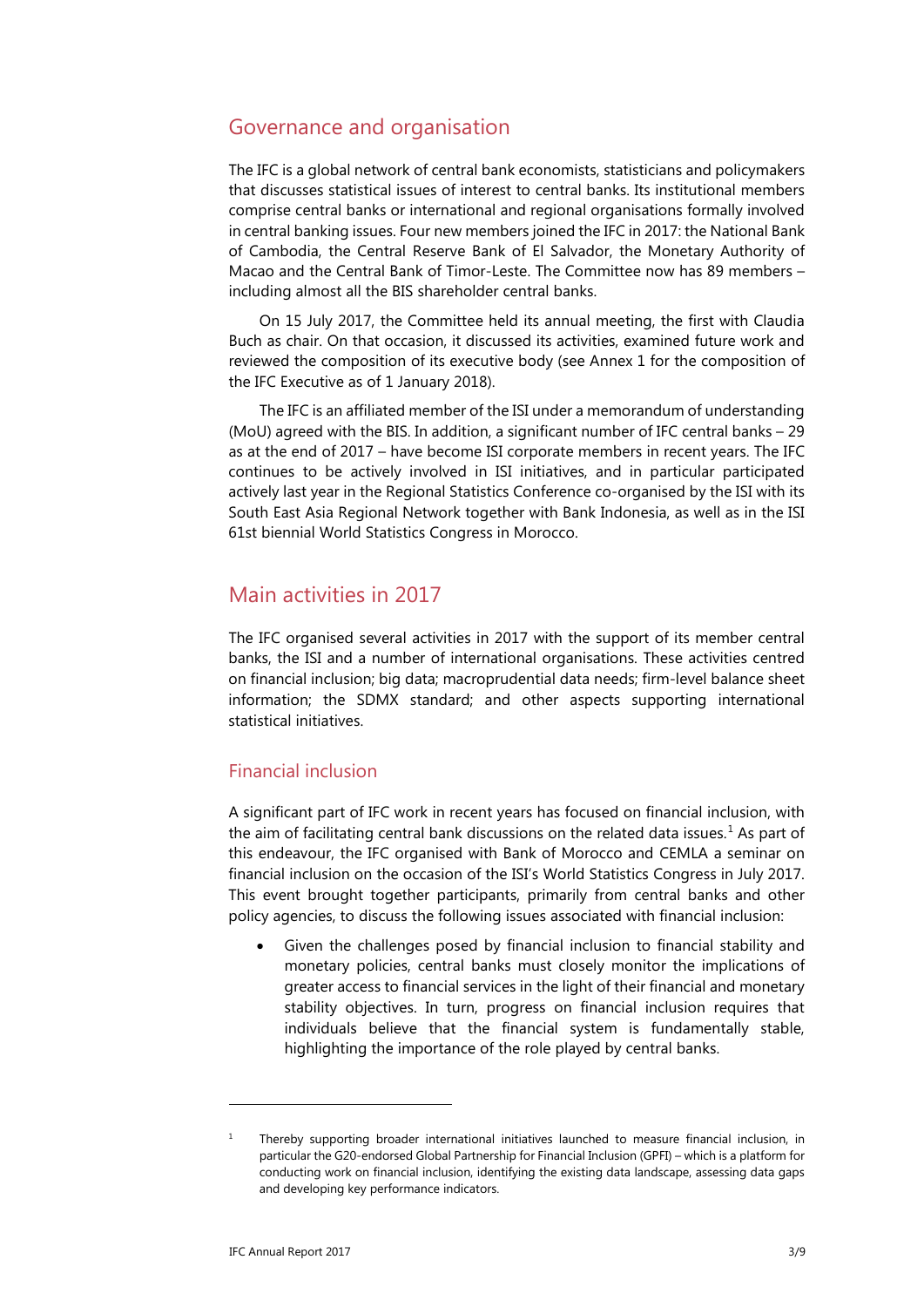- Another issue was related to the policy initiatives to foster financial inclusion and whether central banks could take a more active role in this area. Even in the absence of an explicit mandate to focus on financial inclusion, central banks can directly contribute to it in three major ways: by promoting financial education; by acting as financial supervisors and overseers; and by supporting ad hoc initiatives targeted at financially excluded population segments.
- A key challenge reflected the existence of important data gaps. Information is often insufficient for a proper assessment of financial inclusion policies and their welfare benefits. Data are also scarce on the usage and quality of financial services, as well as the degree of financial literacy and financial infrastructure – eg in assessing the growing role of non-bank financial service providers.
- International cooperation and data-sharing to harmonise definitions and measurements relating to financial inclusion should be encouraged. The benefits that can be derived from such collaboration are manifold and include access to other countries' or cross-country data; sharing experience in developing related methodologies, concepts and survey questionnaires; forming partnerships and benefiting from capacity-building and technical assistance; and providing exposure to benchmarks of best practices.
- Finally, each country's experience with financial inclusion is determined to a significant extent by its own domestic circumstances. In this sense, there can be no "one size fits all" measure to gauge financial inclusion universally. One example is the specific challenge in advanced economies of providing basic financial services to financially fragile individuals and promoting financial literacy.

#### <span id="page-7-0"></span>Big data

"Big data" is a key topic in data creation, storage, retrieval, methodology and analysis. Yet exploring it is a complex, multifaceted task, and any regular production by central banks of big data-based information would take time, given the lack of transparency in methodologies and the poor quality of some data sources. From this perspective, big data may create new information/research needs, where international cooperation could add value. IFC members have thus decided to join forces to monitor big data-related developments and issues – such as the methodologies for analysis, their value compared with "traditional" statistics, and the structure of big data sets.

This cooperative approach is focused on a few pilot projects in which IFC members have been invited to cooperate with a view to sharing experience. The pilots were intended to cover four main areas: (i) internet data; (ii) administrative data; (iii) commercial data; and (iv) financial market data. A key milestone was the presentation of this initial work at an IFC Satellite meeting on big data co-organised with Bank Indonesia during the Regional Statistics Conference of the ISI in March 2017. The meeting proceedings, published in the IFC Bulletin no 44, also fed into the discussions of the BIS All Governors' Meeting in September 2017, which highlighted the following points:

The flexibility and real-time availability of big data have opened up the possibility of extracting more timely economic signals, applying new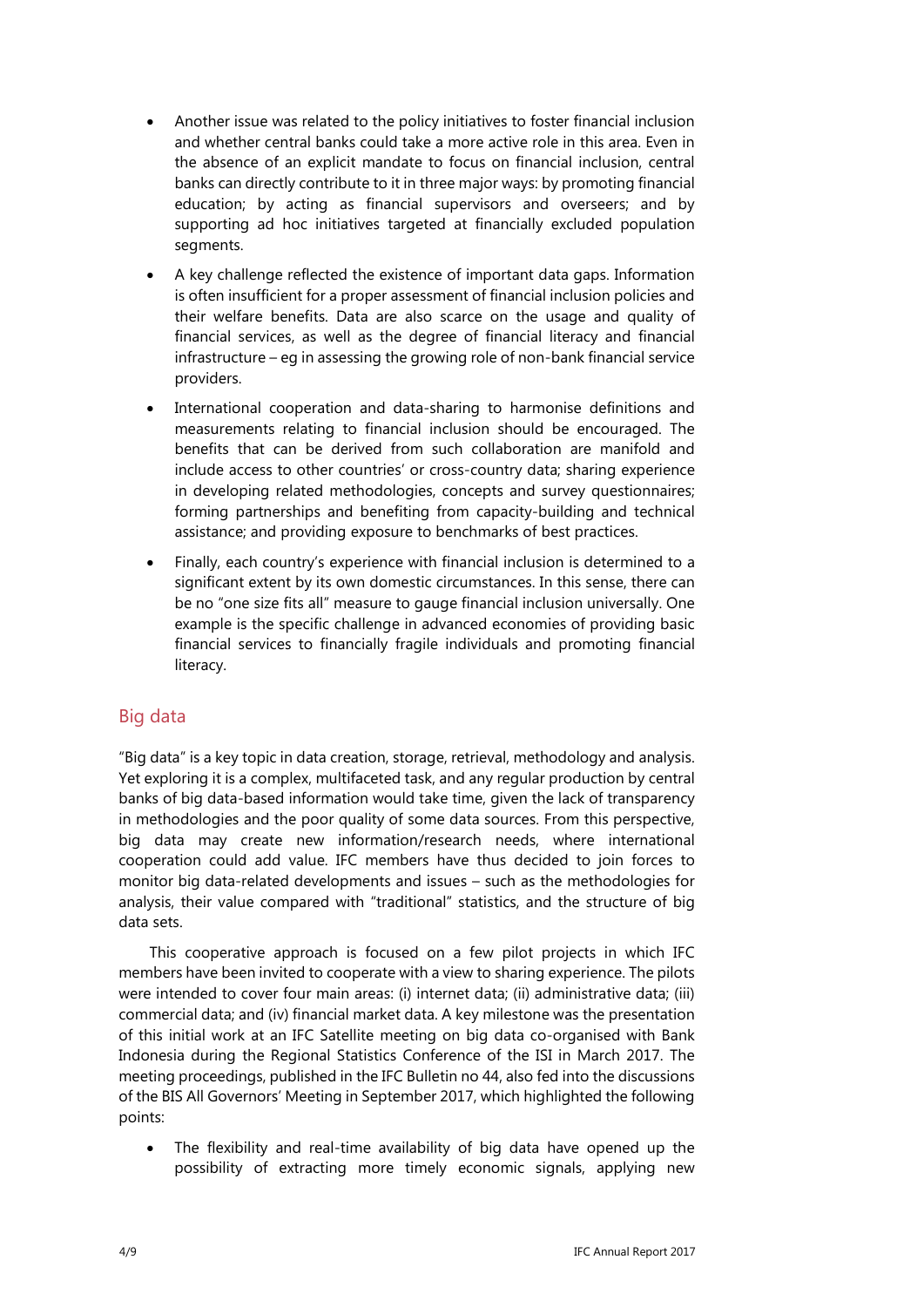statistical methodologies, enhancing economic forecasts and financial stability assessments, and obtaining rapid feedback on policy impacts.

- The central banking community is increasingly showing interest in big data, as underlined by recent IFC surveys.<sup>[2](#page-8-1)</sup>
- Yet central banks' actual use of big data has remained limited. One reason is that big data raises a number of operational challenges for central banks. In particular, the handling of big data requires significant resources (not least on the IT and the HR side) and proper arrangements for managing the information.
- Another is that using big data for policy purposes is not without risks, such as that of generating a false sense of certainty and precision. From this perspective, the apparent benefits of big data (in terms, say, of lower production costs or speed in producing information) should be balanced against the potential large economic and social costs of misguided policy decisions that might be based on inadequate statistics.

#### <span id="page-8-0"></span>Data needs for macroprudential analysis

Authorities are showing an increasing interest in taking stock of the various post-crisis data collection initiatives. This is particularly true for central banks, which have witnessed a huge rise in their statistical output. They have also been at the forefront of efforts to ensure greater consistency between new micro-level data sets and more traditional aggregates, adapt data frameworks to the rapidly evolving financial system, and exploit granular firm-level data sets for financial stability work.

Against this backdrop, a workshop was co-organised by the IFC with the National Bank of Belgium in Brussels in May 2017, the proceedings of which were published in the IFC Bulletin no 46. The aim was to share views on strategies, successes and challenges in data collection for macroprudential analysis. The various cases presented at the workshop highlighted the following important messages for central bank statisticians:

- Many authorities have adapted in-house data sets for macroprudential purposes. In particular, existing statistics designed to fulfil a specific function have been used to assess financial stability risks. Examples include work with credit registers, monetary statistics, financial institutions' supervisory records, or household finance surveys. However, the repurposing of these data sets did require substantial methodological work.
- The data collection exercises launched after the GFC have helped to close several data gaps, especially in the areas of shadow banking and systemically important institutions. Moreover, many of the new data sets are highly granular, and can thus shed useful light on the distribution of risks within the financial system.
- There is rising demand for empirical analysis based on micro-level data sets to support financial stability work. But the effective use of this information depends on two requirements. One is well established data-sharing

<span id="page-8-1"></span><sup>&</sup>lt;sup>2</sup> See Irving Fisher Committee on Central Bank Statistics, "Central banks' use of and interest in 'big data'", October 2015.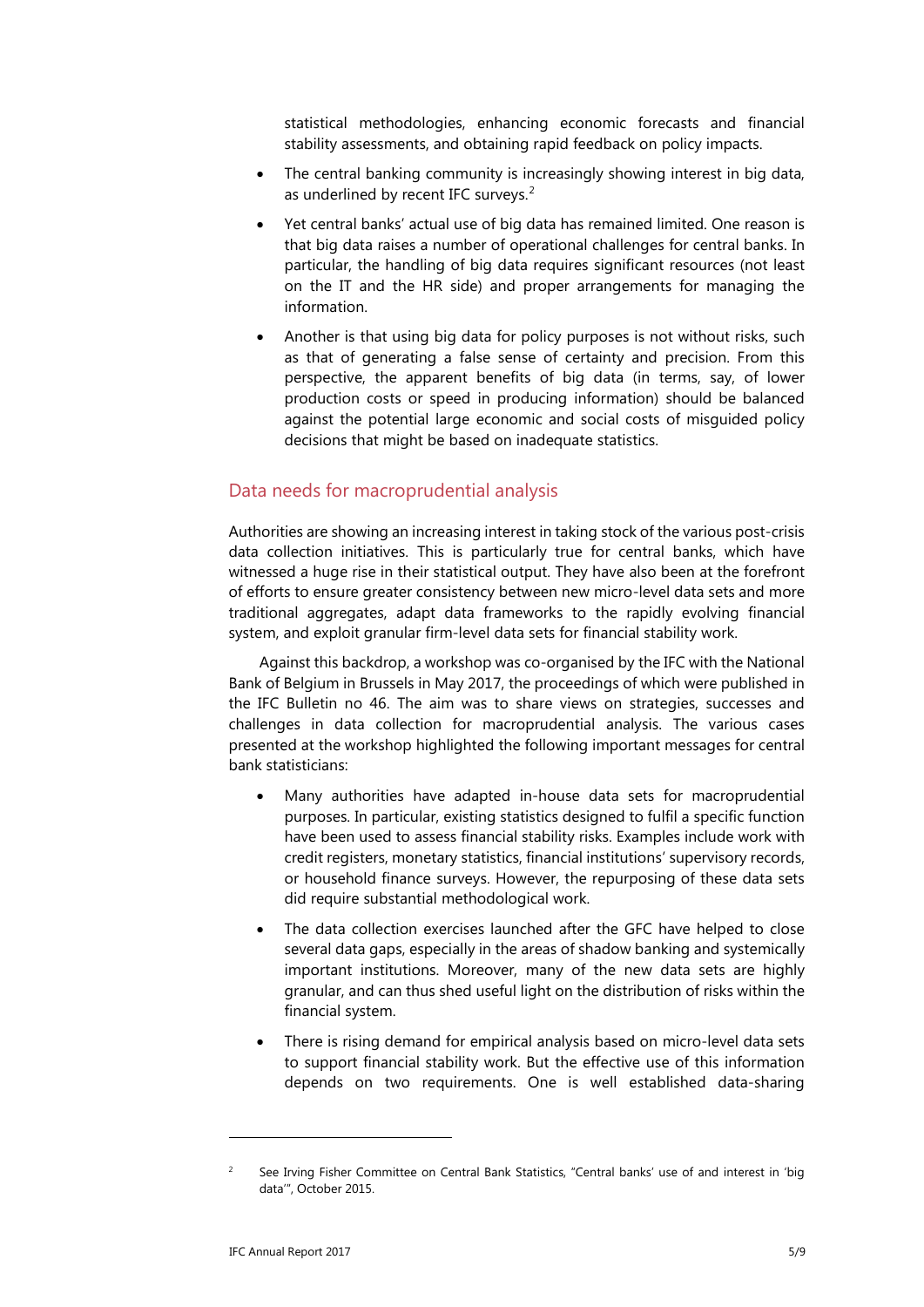frameworks, both within and between countries, supported by adequate data dissemination standards. The other is the broader use of global identifiers, such as the Legal Entity Identifier (LEI): this is a clear requirement if granular data sets are to be matched across different sources.

- Analysing the new statistics collected since the GFC has raised a number of important challenges. A major one is that ensuring consistency between micro and aggregated data sets is often difficult. Moreover, a number of the newly developed granular data sets are very large and require substantial quality checks, with important implications for IT systems. Furthermore, processing and interpreting complex data sets calls for sophisticated techniques and tools.
- Important data needs remain despite these efforts. Cases in point are real estate markets, especially as regards information on commercial property prices, and derivatives markets, for which there is a clear need to make better use of the information on derivatives contracts that is reported to trade repositories (TRs). Perhaps more importantly given the growing impact of economic and financial globalisation, the monitoring of global corporations remains challenging: their activities straddle (reporting) borders and are difficult to capture with current residency-based statistical frameworks.
- A key policy issue is that the remaining data gaps still hinder the effective assessment of the impact of the post-crisis reforms. Moreover, rapid innovations in financial markets and technology call for vigilance. Despite important progress in setting up comprehensive macroprudential frameworks post-crisis and collecting the associated statistics, a fully detailed, real-time heat-map of financial system risks is still far out of reach.

#### <span id="page-9-0"></span>Firm-level balance sheet information

The GFC highlighted the importance of looking at the financial exposures of economic agents and of "going beyond the aggregates" to better consider micro-level situations. Central Balance Sheet Data Offices (CBSOs), which collect firms' individual financial statements and are often located in central banks, can clearly play a major role in addressing such information needs. This was the general message of the IFC Bulletin no 45 published last year, which summarised the discussions held at a dedicated workshop organised in 2016 with the European Committee of Central Balance Sheet Data Offices and the Central Bank of the Republic of Turkey. Several aspects are worth mentioning:

- First, there has been a growing demand for firm-level balance sheet data to support public policies – eg monetary policy, micro-financial supervision, macroprudential policies – in the aftermath of the GFC. This often requires access to, and aggregation of, relatively granular data.
- Central balance sheet information can play a useful role, by helping to gauge company-level fragilities. But they have also important data limitations, in particular with respect to availability, quality, frequency and timeliness.
- There is a growing interest among academic circles for using CBSO data to explore the drivers of microeconomic performance, including, for example, the impact of firms' leverage, the determinants of profitability and the assessment and management of exposures. However, such studies often depend on the ability to adequately match this information with other firm-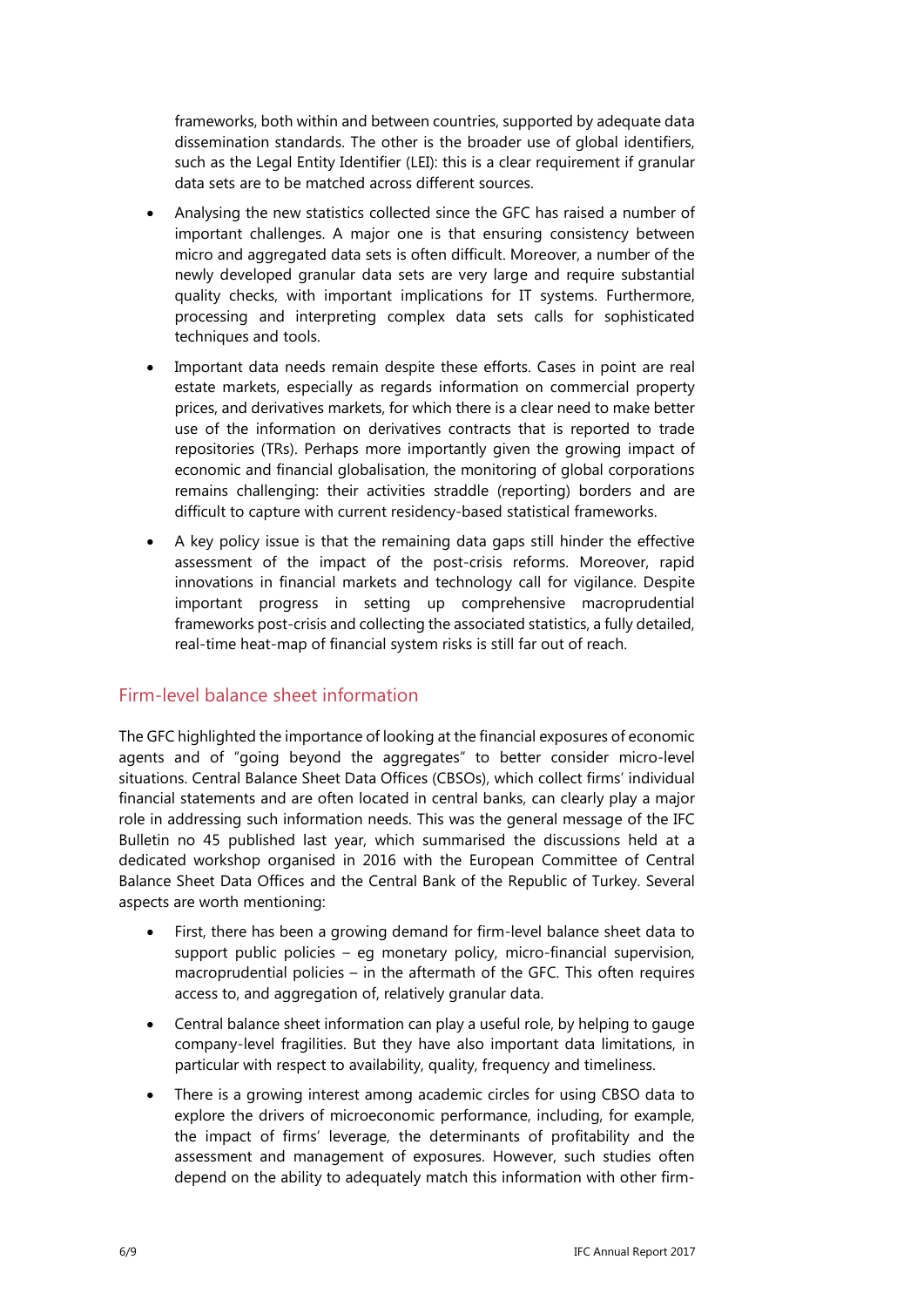level data sources, such as detailed loans and securities data. This puts a premium on harmonised identifiers for firms, products and transactions.

- Moreover, the actual use of central balance sheet data can be seriously constrained by confidentiality considerations. For instance, much firm-level information cannot be accessed by the general public without being anonymised. Such considerations also limit the ability of firms to conduct benchmark analysis for comparative purposes.
- A last issue is how recent efforts to use CBSO data accord with related international initiatives. In particular, the more active use of granular balance sheet information is likely to depend on progress achieved by the international community in other areas, such as revisions to confidentiality rules, the sharing of data among domestic and international public authorities, the use of common identifiers and efforts to enhance the links between micro indicators and macro aggregates.

#### <span id="page-10-0"></span>SDMX standard

The IFC continuously monitors central banks' use of and interest in SDMX (Statistical Data and Metadata eXchange), which is an ISO standard to describe statistical data and metadata, standardise their exchange and improve their efficient sharing. In 2017, IFC members were invited to contribute to a survey organised by the SDMX sponsor organisations<sup>[3](#page-10-1)</sup> that dealt with the following five main topics (see Annex 3):

- **Use of SDMX.** More than 90% of the 54 responding central banks use SDMX in their current work or plan to use it in the near future. Only 7% of the central banks do not plan to use SDMX in the next 12 months, compared with 23% in the previous survey conducted in 2015.
- **Services that were of interest for central banks when using SDMXrelated IT solutions**. Tools for validating data files, transforming different SDMX formats and managing structural metadata were judged to be of particular interest to central banks. Slightly less interest was shown in tools for presenting data via an SDMX web service and for visualising data. Other topics – collection and storage of data; mapping between different DSDs; and connecting analytical tools to SDMX web services – attracted less interest.
- **Benefits of implementing SDMX**. Respondents highlighted the various benefits of implementing the SDMX standards. These include, in particular, enhanced standardisation of statistical business processes and more efficient reporting to international organisations as well as easier data collection from other organisations, the improvement of metadata management and the facilitating of data dissemination (especially to external users).
- **Challenges faced in implementing SDMX**. According to the survey, the most important difficulties were related to human and training resources as well as to the lack of international statistical harmonisation of relevant data codifications (eg DSDs) and Metadata Structure Definitions (MSDs). Other challenges included the need to wait until a broader user community

-

<span id="page-10-1"></span>The seven sponsor organisations are the BIS, the ECB, Eurostat, the IMF, the Organisation for Economic Co-operation and Development (OECD), the World Bank and the United Nations Statistics Division (UNSD).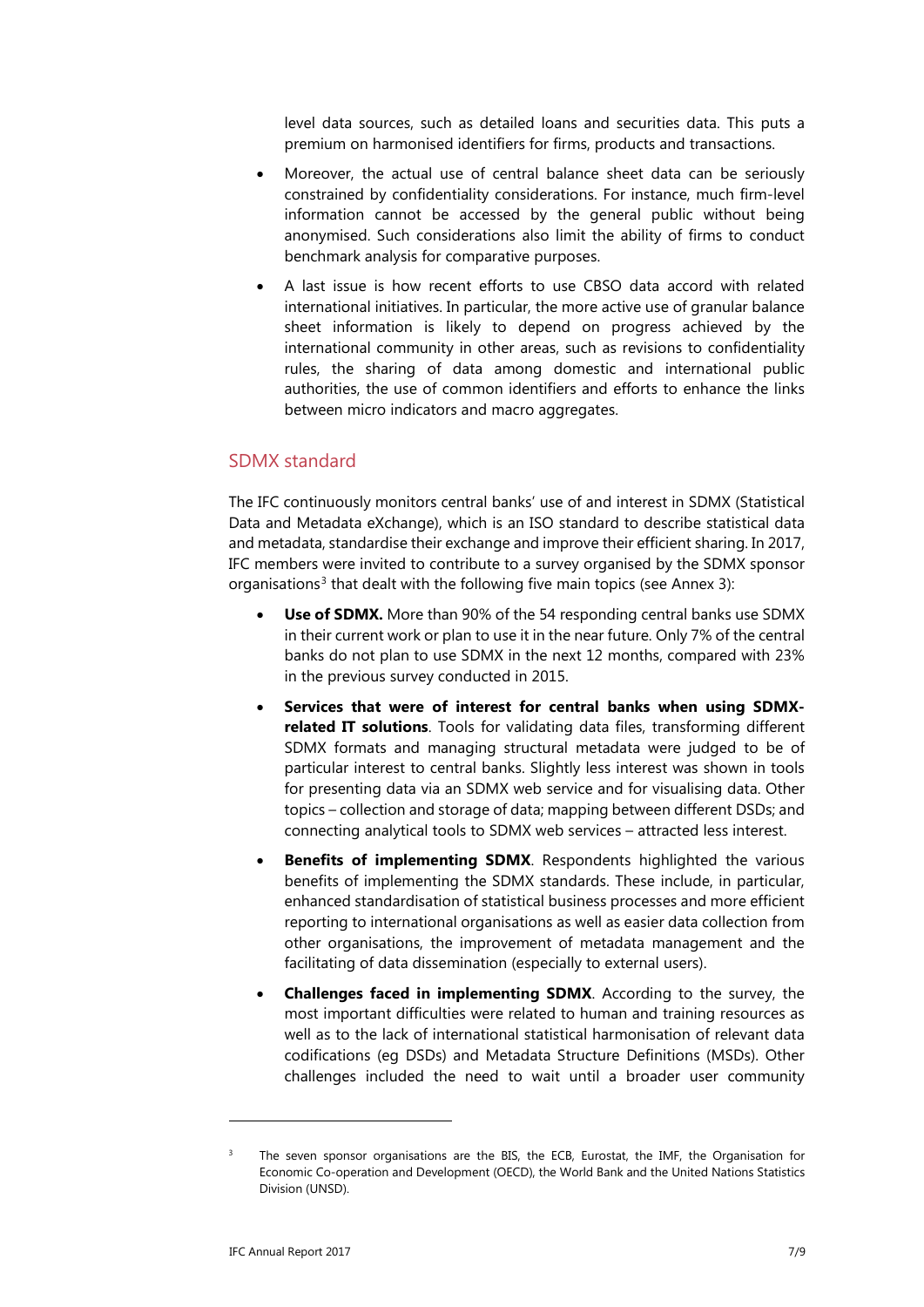emerged before the SDMX benefits could be advertised, the lack of suitable database platforms for SDMX implementation, and financial resources. Seen as less challenging were the constraints imposed by IT security processes, or the need to get top management support and to involve subject-matter statisticians.

• **Development of global DSDs for new statistical domains**. Strong interest was expressed for the development of global DSDs for three specific domains: price statistics, business statistics, and statistics on income and consumption. Interest was somewhat more limited for sectoral, labour, population and regional statistics. The vast majority of respondents felt that developing global DSDs was of a lower priority for other statistical areas (eg environment, education, health).

#### <span id="page-11-0"></span>Other work supporting international statistical initiatives

In addition to organising a Satellite Meeting on *Financial Inclusion*, the IFC sponsored several sessions on various topics at the ISI's 61st biennial World Statistics Congress in Marrakech, Morocco in July 2017, such as: *Enhancing statistical cooperation between national central banks and statistical offices*; *Statistical challenges for African central banks*; *Sentiment surveys for economic policy analysis: Evolving uses and methods*; *Official statistics in the age of big data*; *Dimensions of data-sharing; Role of statistics for evidence-based decision-making*; *Addressing the challenges posed by external statistics*; *New prospects for the compilation of sectoral financial accounts*; *The use of leading indicators to anticipate economic activity*; and *The importance of financial literacy and inclusion for the conduct of central bank policies*. Moreover, the IFC co-organised with the ISI and Eurostat a specific event on *Central Banks and Statistical Offices – Partnership in sharing data for good statistics: Implementing the G20 recommendations on sharing and accessibility of granular data*. This proved a useful opportunity to further deepen the dialogue between central bank statisticians and their counterparts in national statistical offices.

Turning to the ISI Regional Statistics Conference (RSC) organised by the ISI and its South East Asia Regional Network together with Bank Indonesia as the co-host in Bali, Indonesia in March 2017, the IFC sponsored four sessions on: *Financial Inclusion*; *Sectoral Financial Accounts for Monetary Policy Making*; *Payment System Data and leading indicators*; and *Enhancement in Monetary and Financial Statistics in the post-Great Financial Crisis era*. The IFC also organised a Satellite Meeting on *Big Data* and supported the Regional Seminar for Asian Countries on *Recent Developments in Central Bank Statistics*, co-organised by the BIS, Bank Indonesia and the ECB.

Another significant part of the Committee's work has been pursued in liaison with other international initiatives, especially the second phase of the DGI, in the areas of data-sharing, sectoral accounts, cross-border exposures and international data cooperation and communication. The IFC has also established the BOP.*net* network of BoP compilers to promote knowledge-sharing and the exchange of experience on external sector statistics.

Lastly, the IFC can play a useful role in responding to specific central banks' needs for information-sharing. One example in 2017 was the request by a member central bank to gather information on whether central banks still disseminated official statistics in print. According to the short survey organised in response, only one in four central banks continues to publish a printed version of its statistical bulletin (mostly on a limited basis), either free of charge or for a fee. As regards the majority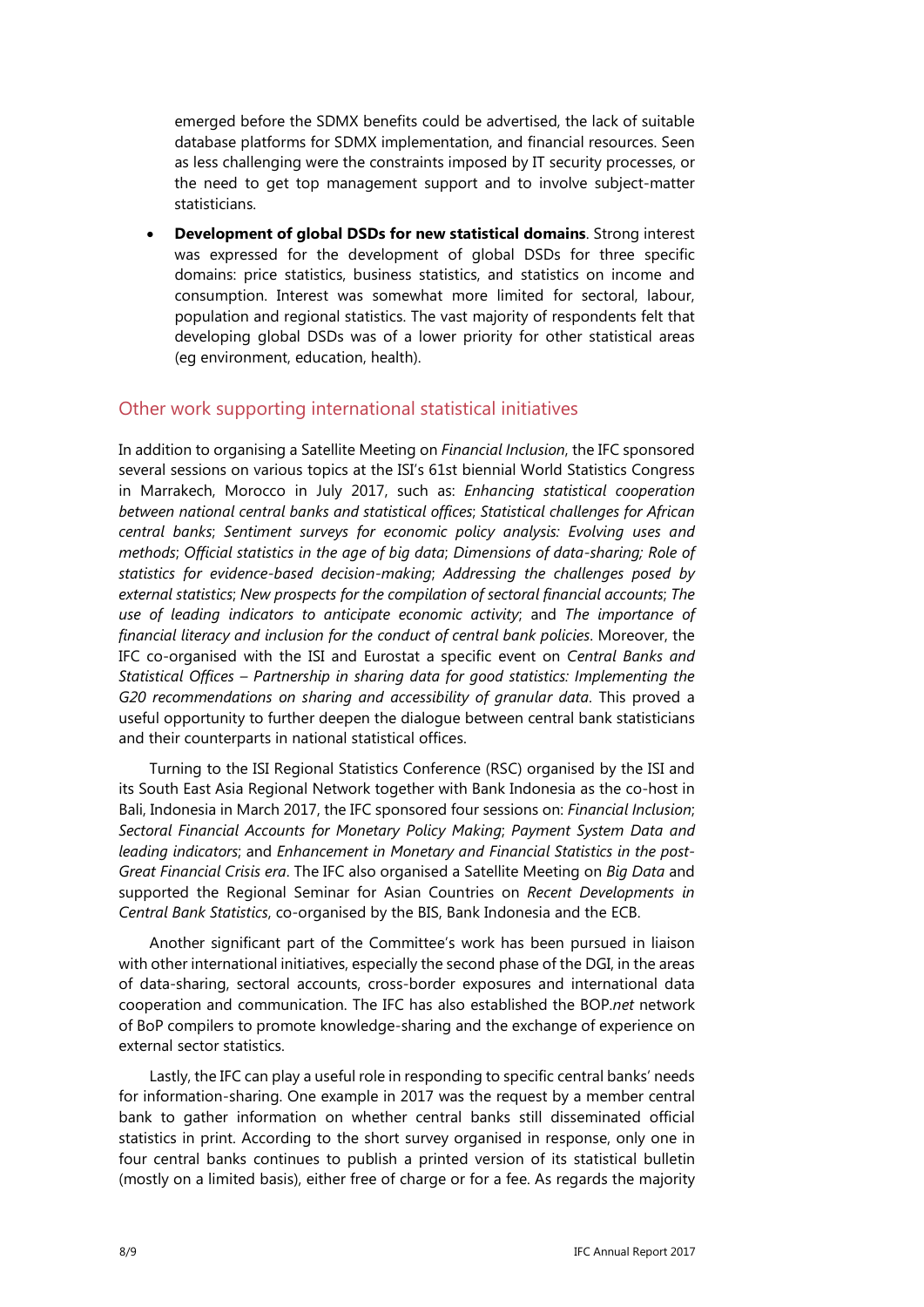of the central banks that have switched to an electronic bulletin, a significant number decided to do this only after about 2010.

#### <span id="page-12-0"></span>Looking ahead

In 2018, the Committee will further its work in the various areas outlined above, especially on big data, financial inclusion, financial stability analysis, external sector statistics and financial accounts. It will also continue to work on those aspects of the DGI that are relevant for the central banking statistical community.

A key event will be the IFC 2018 Biennial Conference, which will be held at the BIS in Basel on 30–31 August 2018. The programme will let the central banking community review a number of relevant statistical issues, including the impact of financial technology (fintech), data-sharing arrangements and techniques, as well as future statistical needs that could be expected once the post-crisis data initiatives are completed.

In addition, an IFC workshop will be co-organised with the Central Bank of Armenia on 11–12 June 2018 on external sector statistics, reflecting the strong interest expressed by IFC members in this topic.

Lastly, the IFC will conduct its regular membership survey to gather feedback from its members on the Committee's activities and suggestions for future work. In addition, a specific section will be added to the survey to deal with *Central banks' access to and use of trade repository data*. The objective will be to review IFC members' experience with TR data from a statistical perspective, with an emphasis on the specific challenges that central banks face in collecting, processing, disseminating and using derivatives information. In particular, the survey will relate to the reporting of and access to TR data, their sharing and dissemination, their quality, and their policy interest. The survey results will be published as an IFC report.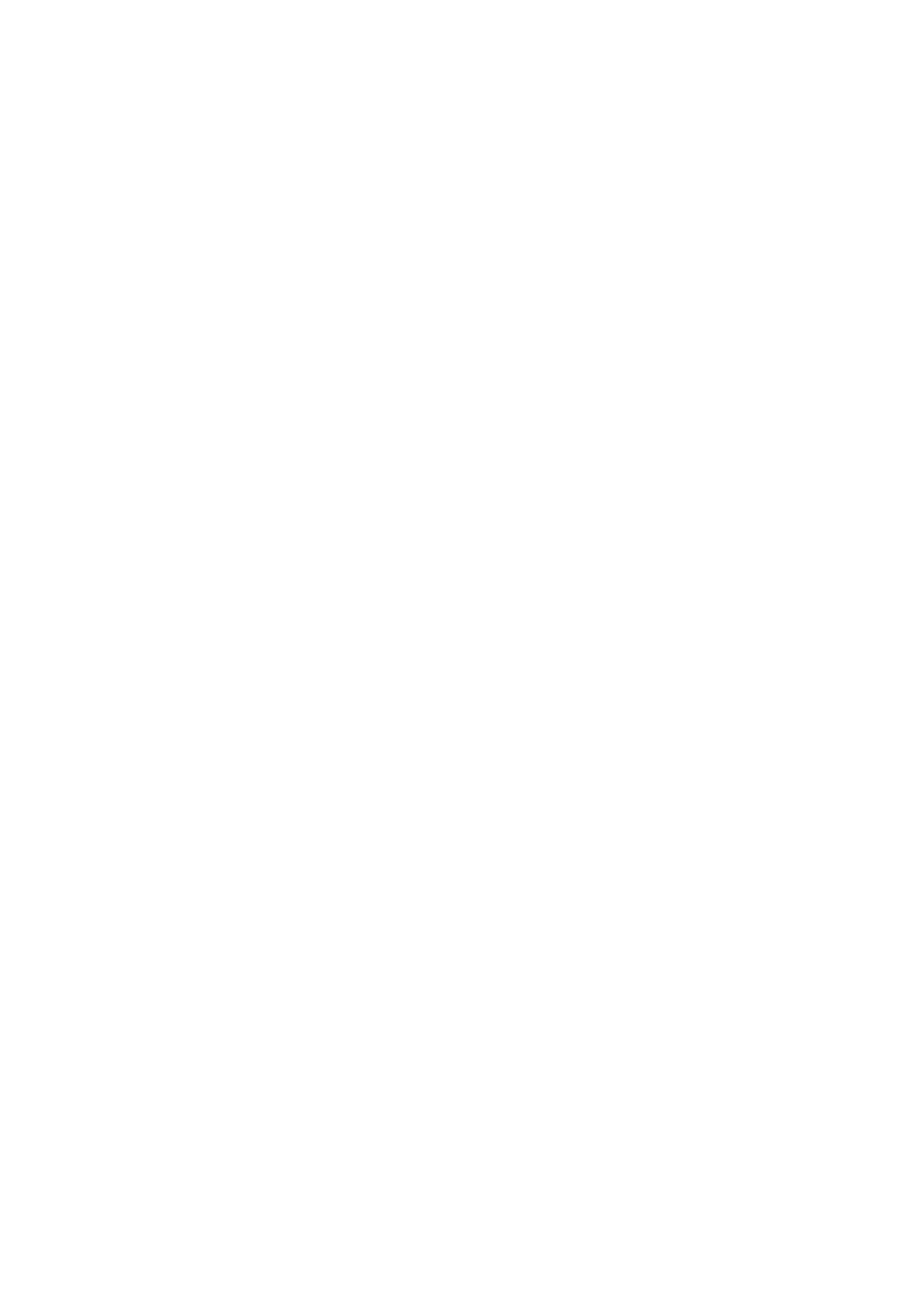## <span id="page-14-0"></span>Annex 1

# <span id="page-14-1"></span>Members of the IFC Executive as of January 2018

In July 2017, at its annual meeting, the Committee endorsed the proposal to renew the mandate Mr Hock Chai Toh (Malaysia) for another three-year term, ie up to end-2020.

In addition, Messrs Park Seung Hwan and Masahiro Higo left their positions at, respectively, the Bank of Korea and the Bank of Japan in the course of 2017. In line with IFC rules, Messrs Roh Chung Seak, Director of the Economic Statistics Department at the Bank of Korea, and Junichi Suzuki, Associate Director-General and Chief Statistician of the Research and Statistics Department at the Bank of Japan, were invited to join the Executive as the new representatives of, respectively, Korea and Japan until the completion of their predecessors' terms (end-2018 in both cases).

| <b>Executive member</b>               | <b>Institution</b>                                  | <b>Term</b>  |
|---------------------------------------|-----------------------------------------------------|--------------|
| 1. Ms Claudia BUCH (Chair)            | Deutsche Bundesbank                                 | $2016 - 194$ |
| 2. Ms Katherine HENNINGS (Vice-Chair) | <b>Central Bank of Brazil</b>                       | 2010-18      |
| 3. Mr Aurel SCHUBERT (Vice-Chair)     | European Central Bank                               | 2006-18      |
| 4. Mr Mario Alejandro GAYTAN GONZALEZ | <b>Bank of Mexico</b>                               | 2017-19      |
| 5. Mr Olorunsola Emmanuel OLOWOFESO   | Central Bank of Nigeria                             | 2014-19      |
| 6. Mr ROH Chung Seak                  | Bank of Korea                                       | 2017-18      |
| 7. Ms Gülbin SAHINBEYOGLU             | Central Bank of the Republic of Turkey              | 2017-19      |
| 8. Mr Junichi SUZUKI                  | Bank of Japan                                       | 2017-18      |
| 9. Mr Charles THOMAS                  | Board of Governors of the Federal<br>Reserve System | 2009-18      |
| 10. Mr Hock Chai TOH                  | Central Bank of Malaysia                            | $2015 - 20$  |

The table below shows the composition of the IFC Executive as of 1 January 2018.

<span id="page-14-2"></span><sup>4</sup> Three-year period starting 12 September 2016.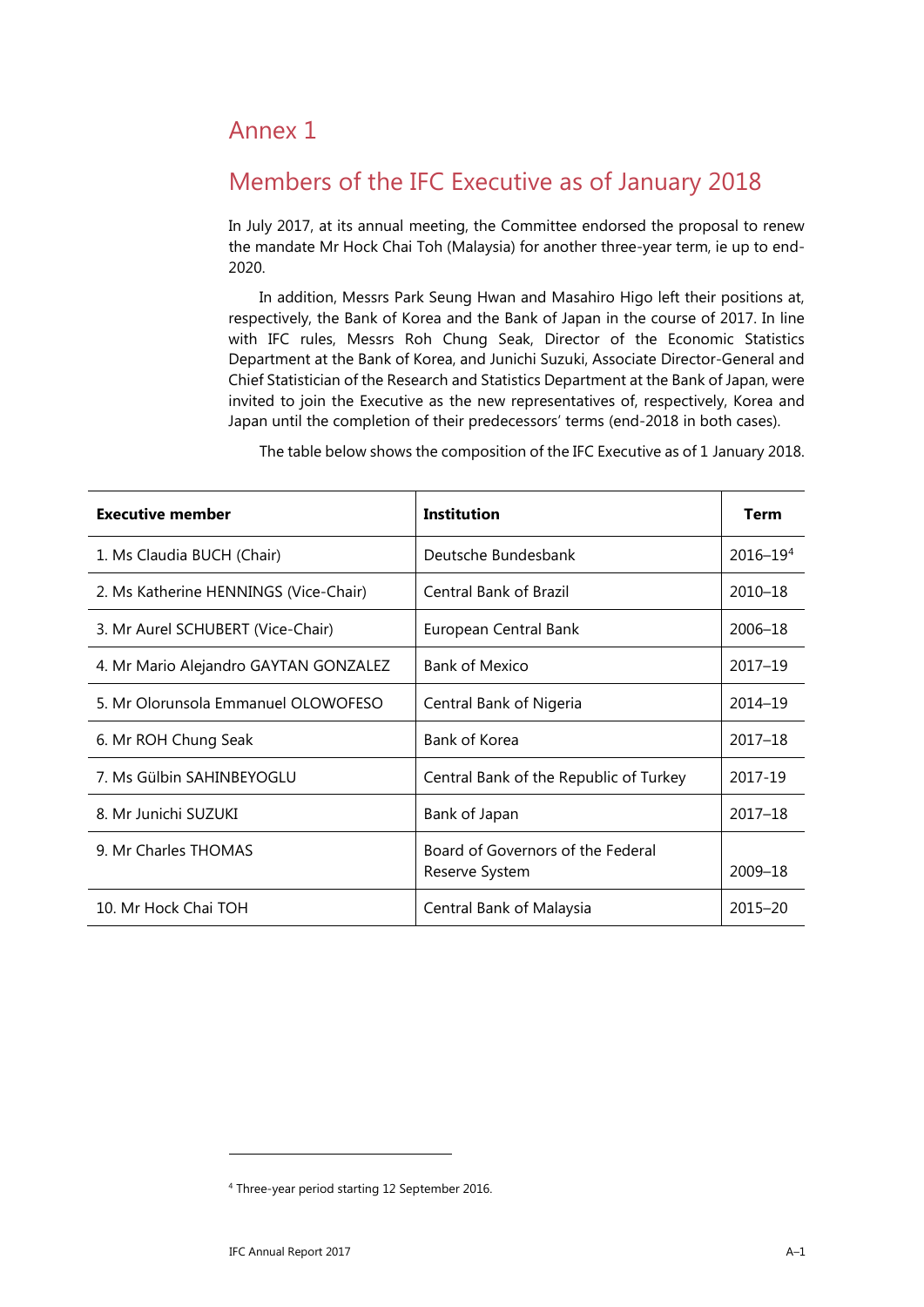# <span id="page-15-0"></span>Annex 2

# <span id="page-15-1"></span>IFC publications in 2017

| January   | IFC 2016 Annual Report                                                                                                                                                                                                                                                                                                        |
|-----------|-------------------------------------------------------------------------------------------------------------------------------------------------------------------------------------------------------------------------------------------------------------------------------------------------------------------------------|
| February  | IFC Bulletin no 42: Proceedings of the IFC Satellite meeting on "Assessing international<br>capital flows after the crisis" organised in cooperation with the Central Bank of Brazil and<br>the Center for Latin American Monetary Studies (CEMLA), Rio de Janeiro, 24 July 2015                                              |
| March     | IFC Bulletin no 43: Proceedings of the Eighth IFC Conference on "Statistical implications<br>of the new financial landscape", Basel, 8-9 September 2016                                                                                                                                                                       |
| September | IFC Bulletin no 44: Proceedings of the IFC Satellite Seminar on "Big Data" at the ISI<br>Regional Statistics Conference 2017, Bali, Indonesia, 21 March 2017                                                                                                                                                                  |
| October   | IFC Bulletin no 45: Proceedings of the IFC-ECCBSO-CBRT Conference on "Uses of central<br>balance sheet data office information", co-organised with the European Committee of<br>Central Balance Sheet Data Offices (ECCBSO) and the Central Bank of the Republic of<br>Turkey (CBRT), Özdere-İzmir, Turkey, 26 September 2016 |
| December  | IFC Bulletin no 46: Proceedings of the IFC Workshop on "Data needs and statistics<br>compilation for macroprudential analysis", co-organised with the National Bank of<br>Belgium, Brussels, 18-19 May 2017                                                                                                                   |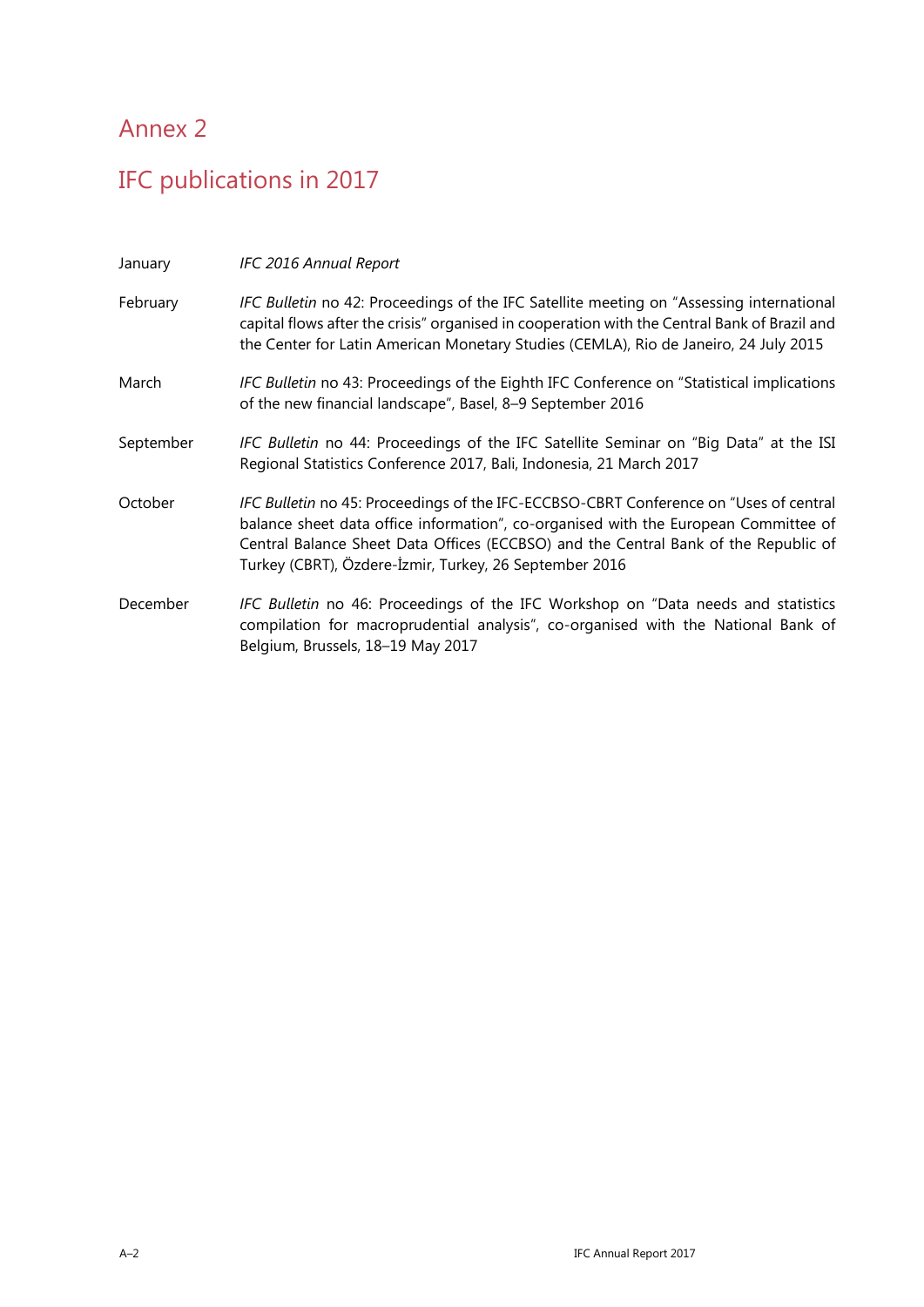## <span id="page-16-0"></span>Annex 3

## <span id="page-16-1"></span>2017 survey on central banks and the SDMX standard

This annex presents the results of a survey on central banks' use of and interest in SDMX (Statistical Data and Metadata eXchange). This standard provides an integrated approach to facilitating statistical data and metadata exchange, enabling interoperable implementations within and between systems concerned with the exchange, reporting and dissemination of statistical data and their related metainformation.

Fifty-four central banks worldwide participated in this survey in  $2017<sup>5</sup>$  $2017<sup>5</sup>$  $2017<sup>5</sup>$  which was conducted by the BIS and the IFC. This information is derived from a broader online survey organised by the SDMX sponsor organisations with the aim of assessing the implementation of SDMX in the international community of official statistics (ie central banks, statistical offices, international organisations) and the associated perceived benefits and challenges. The broader online survey was prepared for the Sixth SDMX Global Conference entitled *SDMX for the Data Revolution* and hosted on 2–5 October 2017 by the African Development Bank and the United Nations Economic Commission for Africa in Addis Ababa, Ethiopia.

This annex provides the aggregated answers to the survey's five main questions:



#### Does your organisation use SDMX in its current work, or plan to use it in the next 12 months?

Source: 2017 survey on central banks' use of and interest in SDMX.

<span id="page-16-2"></span><sup>&</sup>lt;sup>5</sup> For a more comprehensive presentation of the SDMX standard prepared on the occasion of the previous survey conducted in 2015, see IFC, "Central banks' use of the SDMX standard", March 2016.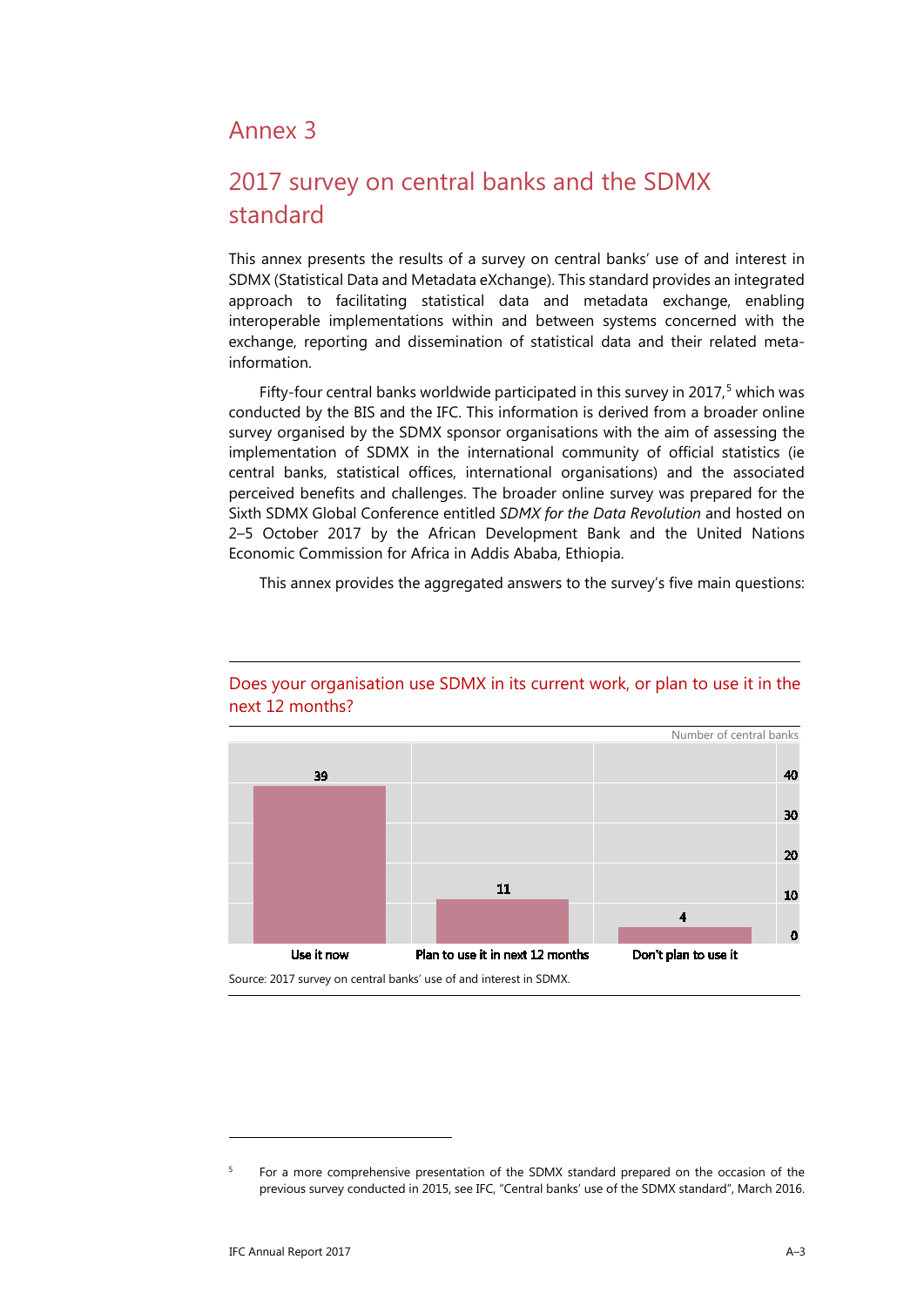

#### For which tasks/services would you be interested in using publicly available SDMX tools/solutions?

#### Which benefits does your organisation see in implementing SDMX?

- Improving internal data organisation
- Enhancing data dissemination to internal users
- Enhancing data dissemination to external users
- Easing reporting burden to international organisations
- Improving metadata management
- Easing data collection burden from other organisations
- Standardisation of statistical business processes based on the SDMX model
- Having access to SDMX structures from other organisations
- Sharing know-how with other organisations
- Using SDMX IT tools